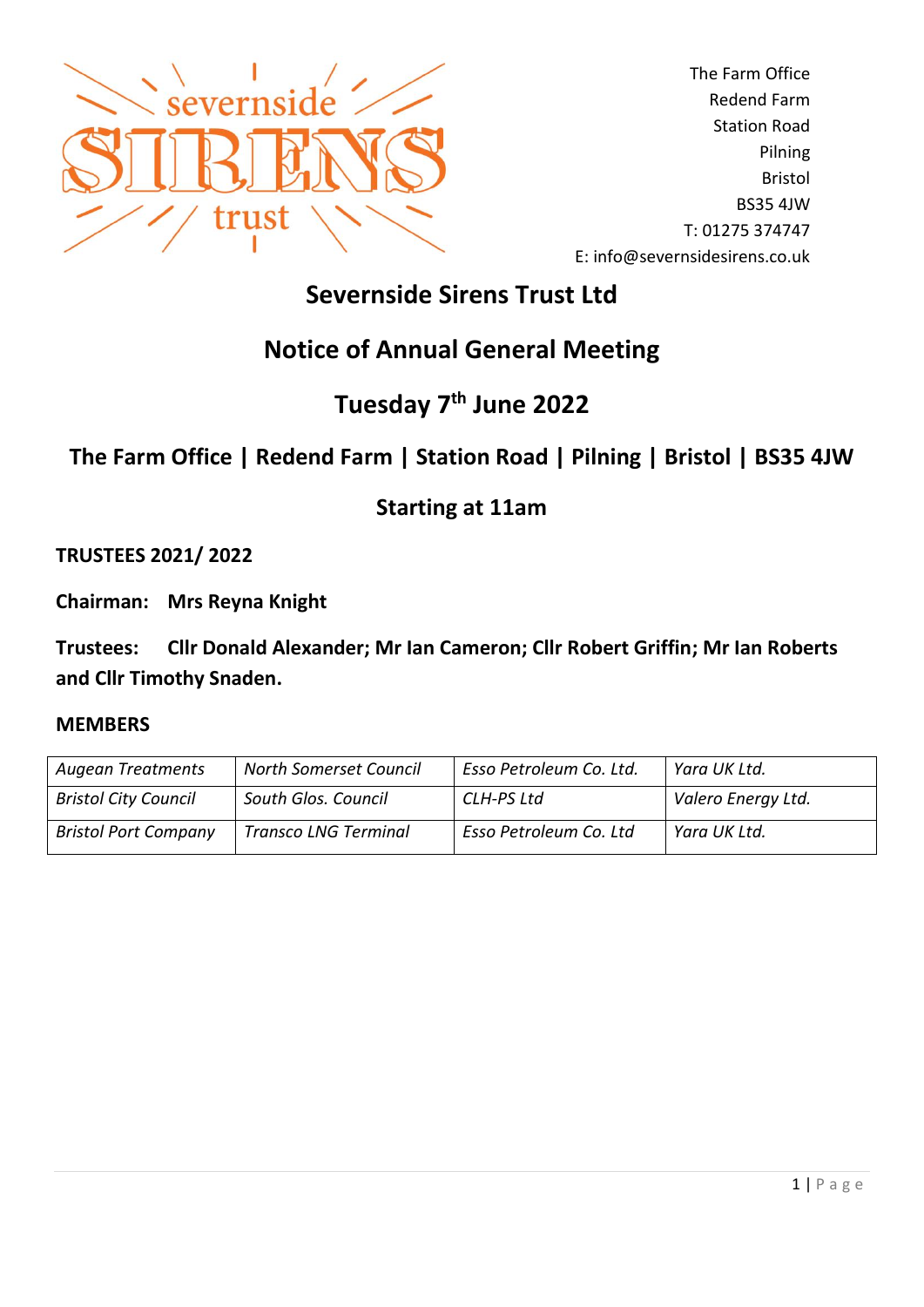

The Farm Office Redend Farm Station Road Pilning Bristol BS35 4JW T: 01275 374747 E: info@severnsidesirens.co.uk

### **To: ALL MEMBERS**

Please take this document as formal notification of the Annual General Meeting of the Severnside Sirens Trust Ltd which will take place on Tuesday 7<sup>th</sup> June 2022 at The Farm Office, Redend Farm, Station Road, Pilning, Bristol, BS35 4JW starting at 11.00hrs.

### **AGENDA**

- **1. Apologies for absence**
- **2. Minutes of the last AGM - Appendix A**
- **3. Matters arising**
- **4. Chairman's report**
- **5. Presentation of Accounts Year Ended 31 March 2021**
- **6. Elections**
	- **Chairman**
	- **Trustees**
- **7. To consider the appointment of the Independent Examiners**
- **8. AOB**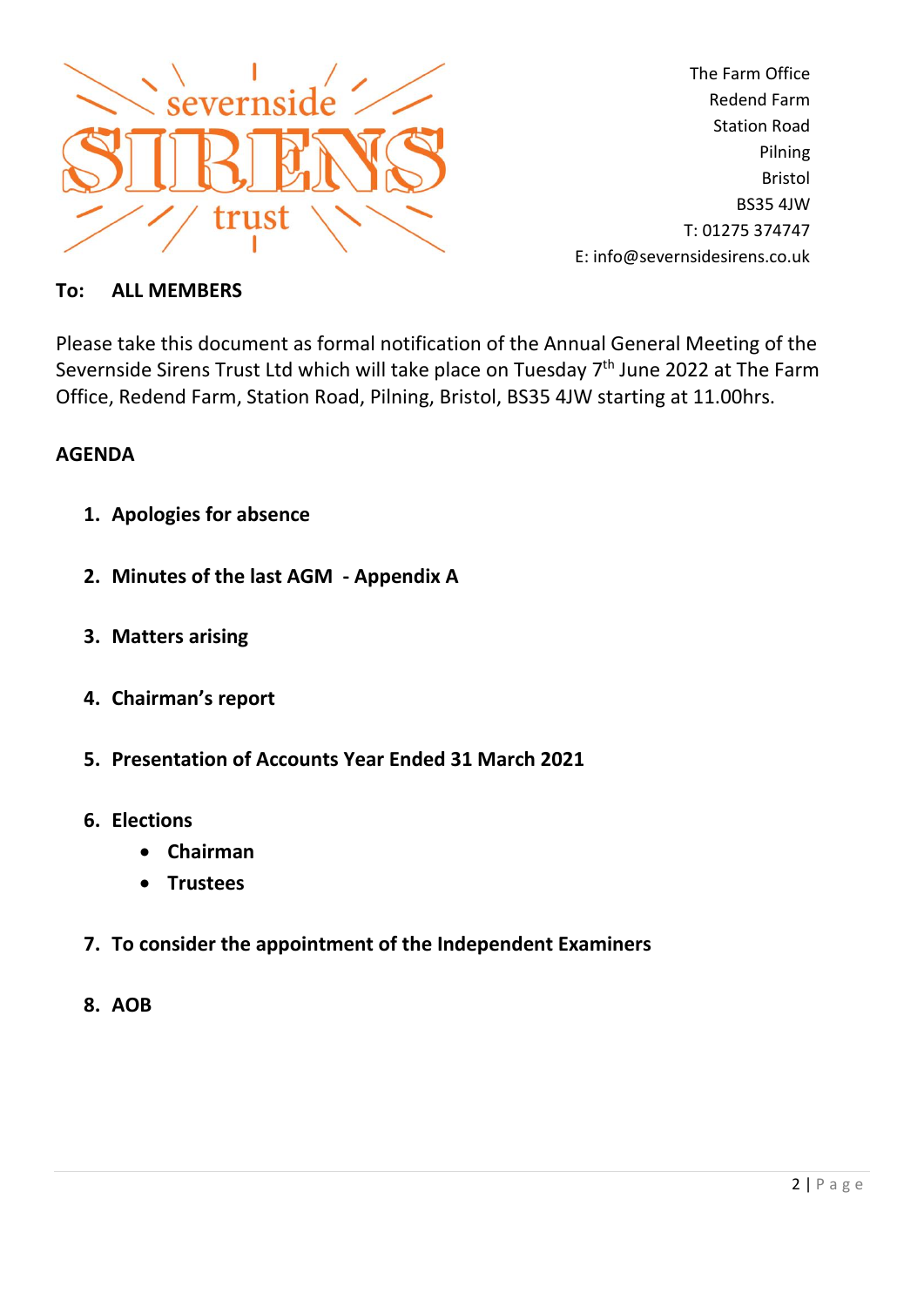#### **APPENDIX B – MINUTES OF THE 2021 ANNUAL GENERAL MEETING**

Severnside Sirens Trust Ltd Annual General Meeting held on Tuesday 8th June 2021 at 11.00am held via videoconference due to COVID-19.

PRESENT: Reyna Knight (Chairman, Trustee), Don Alexander (Trustee); Cllr. Robert Griffin (Trustee), Ian Roberts (Trustee); Jo Sergeant (Trustee), Simon Halliday (Trustee); Dariya Nurtazayeva (FloGas); Alex Stafford (North Somerset Council) & Victoria Bywater (Secretariat, Cooksley & Co. Ltd.).

| <b>Item Number</b>                                                  | <b>Details</b>                                                                                                                                                                                                                                                                                                                                                                                                                                                                                                            |
|---------------------------------------------------------------------|---------------------------------------------------------------------------------------------------------------------------------------------------------------------------------------------------------------------------------------------------------------------------------------------------------------------------------------------------------------------------------------------------------------------------------------------------------------------------------------------------------------------------|
| $AGM2020 - 1$<br><b>Apologies for</b><br>absence                    | The meeting commenced at 11.00am and it was confirmed that apologies had been received<br>from Ian Cameron (Trustee); Les Cox (Brooking Ruse Accountants); Simon Hailwood (South<br>Gloucestershire Council); Nigel Parsons (Bristol City Council); Rob Simmons (Avon & Somerset<br>Police),                                                                                                                                                                                                                              |
| $AGM2020 - 2$<br><b>Minutes of the</b><br><b>2020 AGM</b>           | The Chairman confirmed that the minutes of the 2020 AGM had been circulated with the AGM<br>Notice.<br>The minutes of the 2020 AGM were proposed by Ian Roberts, seconded by Robert Griffin as a<br>true record and approved by all those in attendance.                                                                                                                                                                                                                                                                  |
| AGM2020-3<br><b>Matters Arising</b>                                 | The Chairman asked if the attendees wished to raise any matters relating to the minutes.<br>No matters relating to the minutes were raised.                                                                                                                                                                                                                                                                                                                                                                               |
| $AGM2020 - 4$<br>Chairman's<br><b>Report</b>                        | The Chairman confirmed that the formal Chairman's Report had been included within the<br>Accounts that were circulated with the AGM Notice.<br>The Chairman thanked her fellow Trustees and the Secretariat for the ongoing support during<br>the year.                                                                                                                                                                                                                                                                   |
| AGM2020-5<br><b>Accounts</b>                                        | The Chairman confirmed that the Accounts for the Year Ending $31st$ March 2021 had been<br>circulated with the AGM Notice.<br>The Accounts for the Year Ending $31^{st}$ March 2021 were proposed by Ian Roberts, seconded by<br>Simon Halliday and approved by the meeting.                                                                                                                                                                                                                                              |
| AGM2020 - 6<br><b>Elections of</b><br>Chairman &<br><b>Trustees</b> | The Chairman handed over proceedings to Victoria Bywater to conduct the election of Chairman<br>who asked for nominations.<br>It was confirmed that Reyna Knight was prepared to stand as Chairman and on the proposal<br>made by Jo Sergeant seconded by Ian Roberts Reyna Knight was unanimously elected Chairman.<br>Reyna Knight took the Chair that all other existing Trustees were prepared to stand for re-<br>election.<br>The Chairman proposed and Ian Roberts seconded that all Trustees be elected which was |